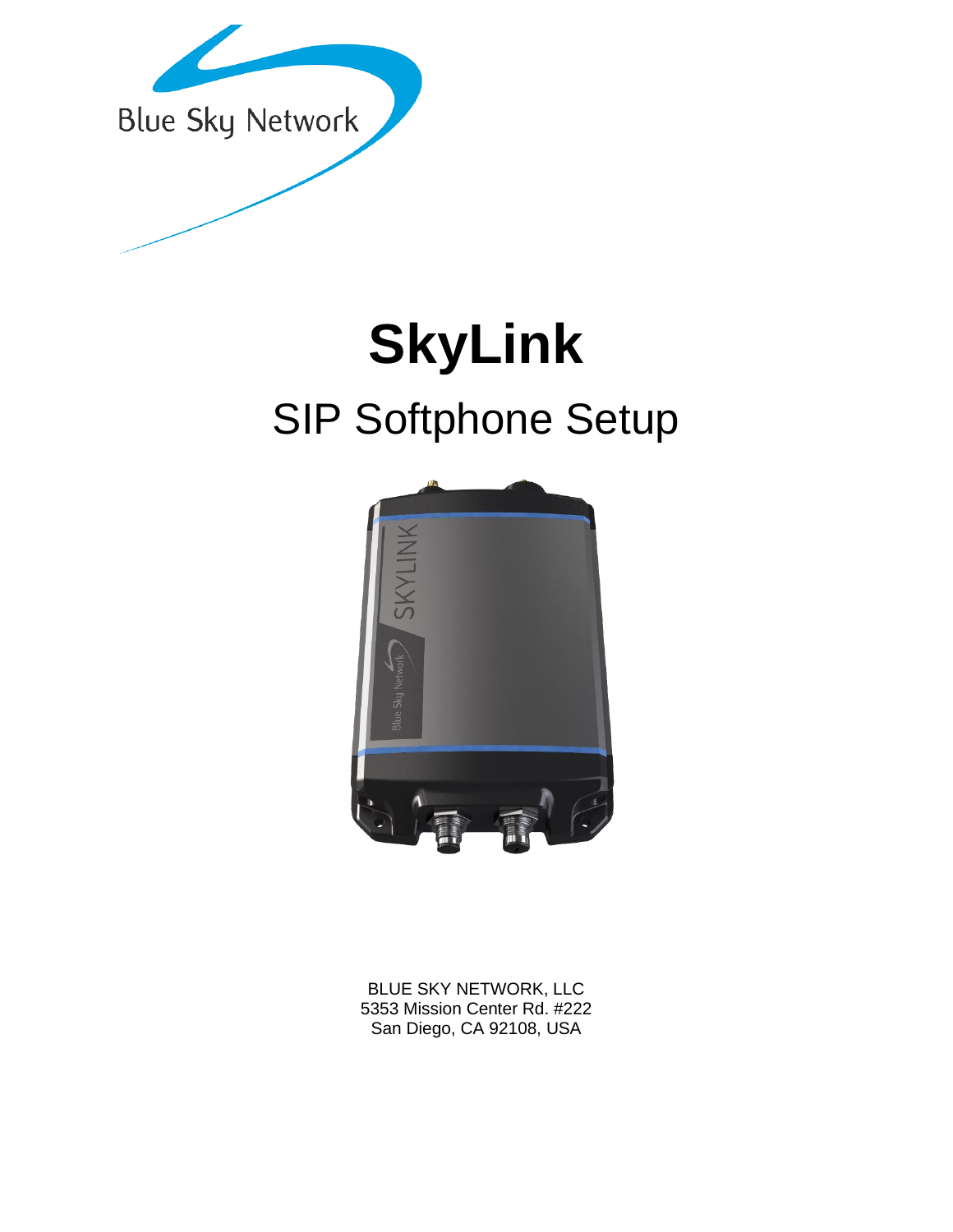### <span id="page-1-0"></span>**NOTICE**

This guide is published and copyrighted by Blue Sky Network (BSN). All information and specifications in this document are subject to change without notice. Nothing in this document is intended to create additional or separate warranties or guarantees.



Blue Sky Network, 5353 Mission Center Rd. #222, San Diego, CA 92108 Phone: +1 858-551-3894 | Fax: +1 858-225-0794 Email: [support@blueskynetwork.com](mailto:support@blueskynetwork.com) | Website: [www.blueskynetwork.com](http://www.blueskynetwork.com/) © 2021 Blue Sky Network, All Rights Reserved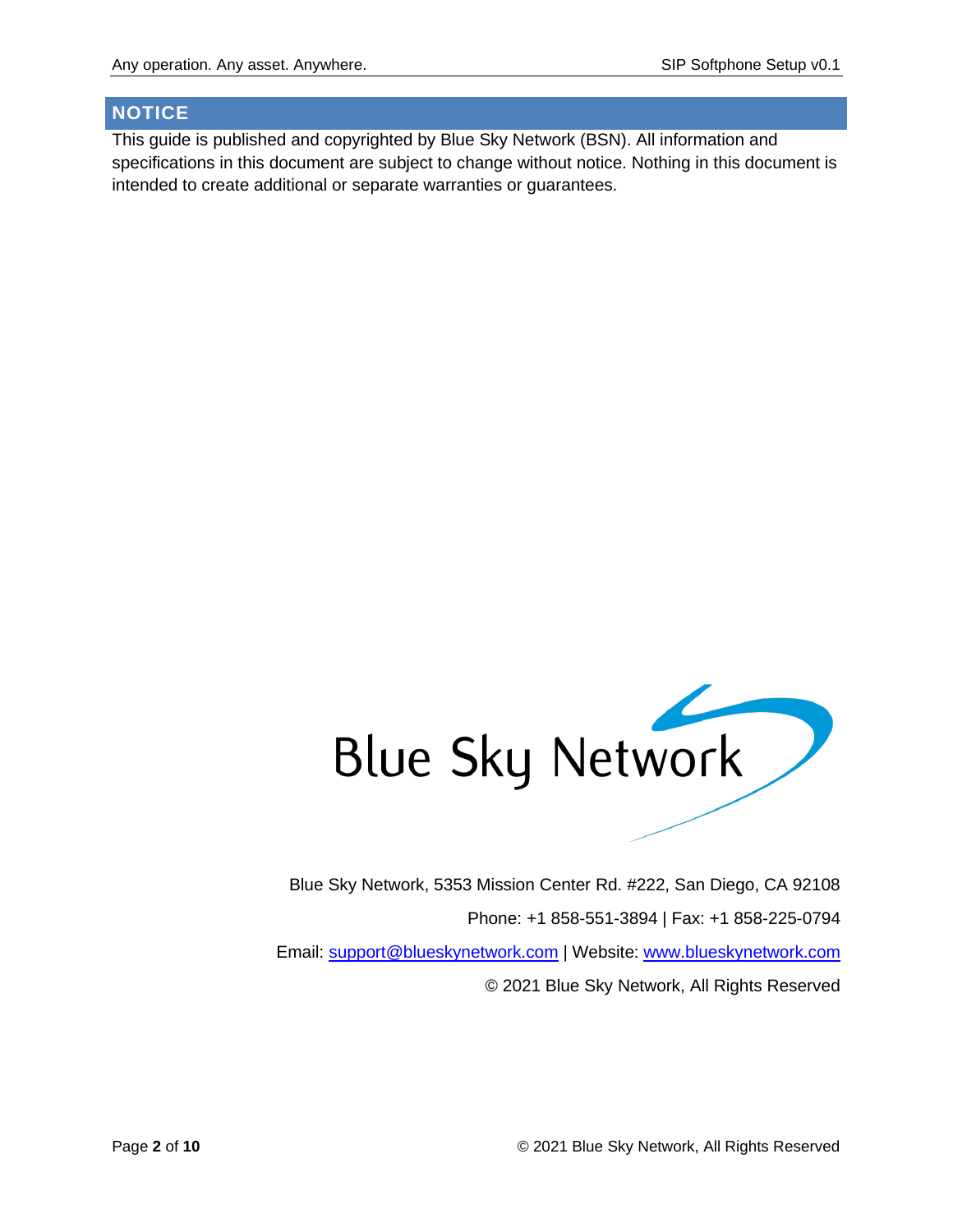# TABLE OF CONTENTS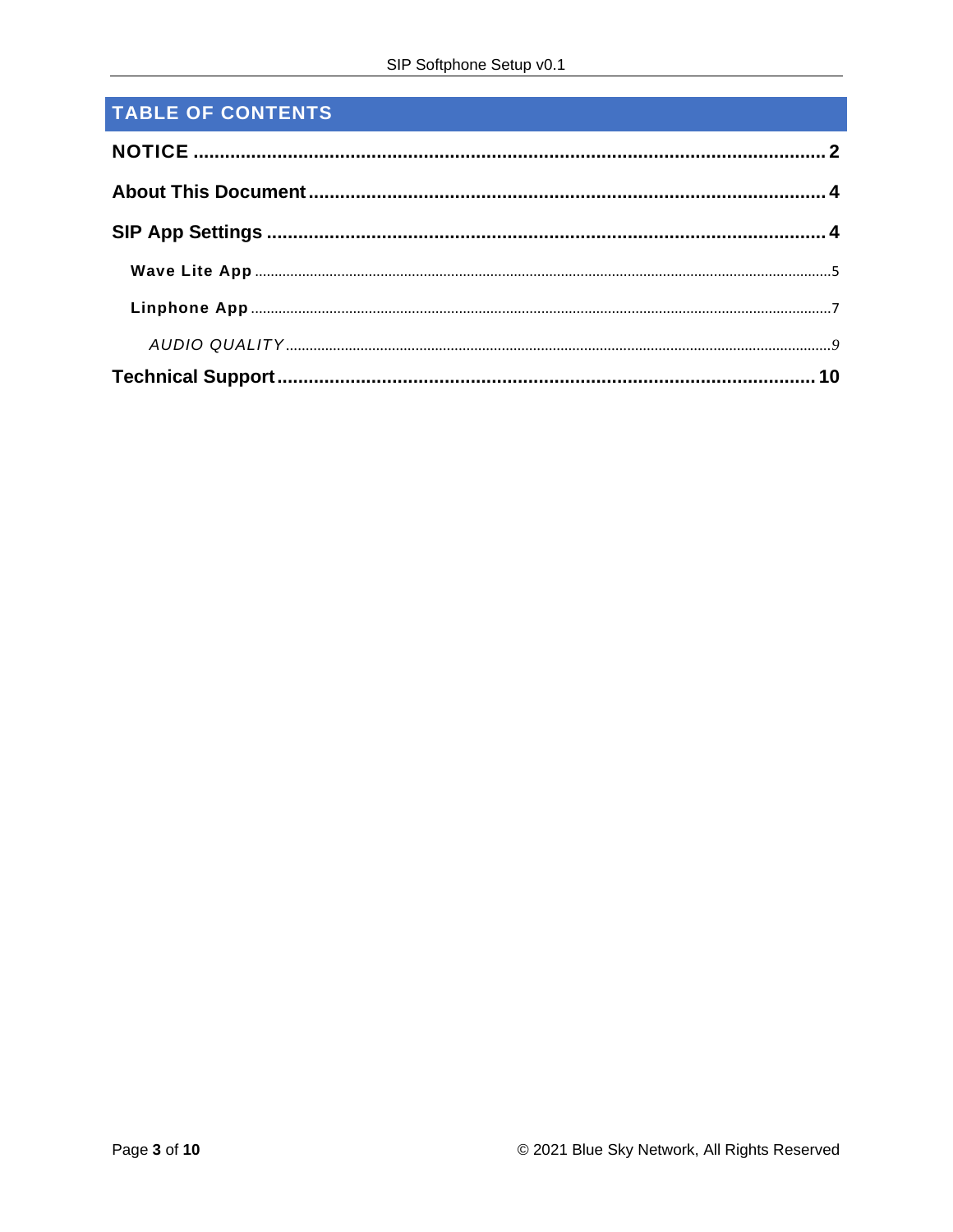# <span id="page-3-0"></span>**ABOUT THIS DOCUMENT**

This guide was designed to be easy to read and follow. It is organized based on the steps needed to configure the Wave Lite and Linphone SIP apps with your SkyLink device.

# <span id="page-3-1"></span>**SIP APP SETTINGS**

SIP calls use the built-in SIP server on the SkyLink and translate to the Iridium phone lines. SkyLink's SIP feature provides excellent call quality compared to conventional Iridium calling.

**NOTE:** You do NOT need to dial an initial 9 or any other digit to reach an outside line. Phone numbers in your smart device phonebook should be preformatted with the correct country codes, etc.

| <b>Test Number</b> | <b>Test Type</b>   | <b>Test Function</b>                                                                                                                                            |
|--------------------|--------------------|-----------------------------------------------------------------------------------------------------------------------------------------------------------------|
| 717                | Local Echo Test    | Performs a local echo test to verify/test<br>SIP from your smart device to the<br>gateway (SkyLink) and back, including<br>testing for delays and call quality. |
| 5555               | Iridium Test Phone | Makes a test call to the Iridium<br>network. If successful, will play the<br>following message: "Cannot make<br>emergency call."                                |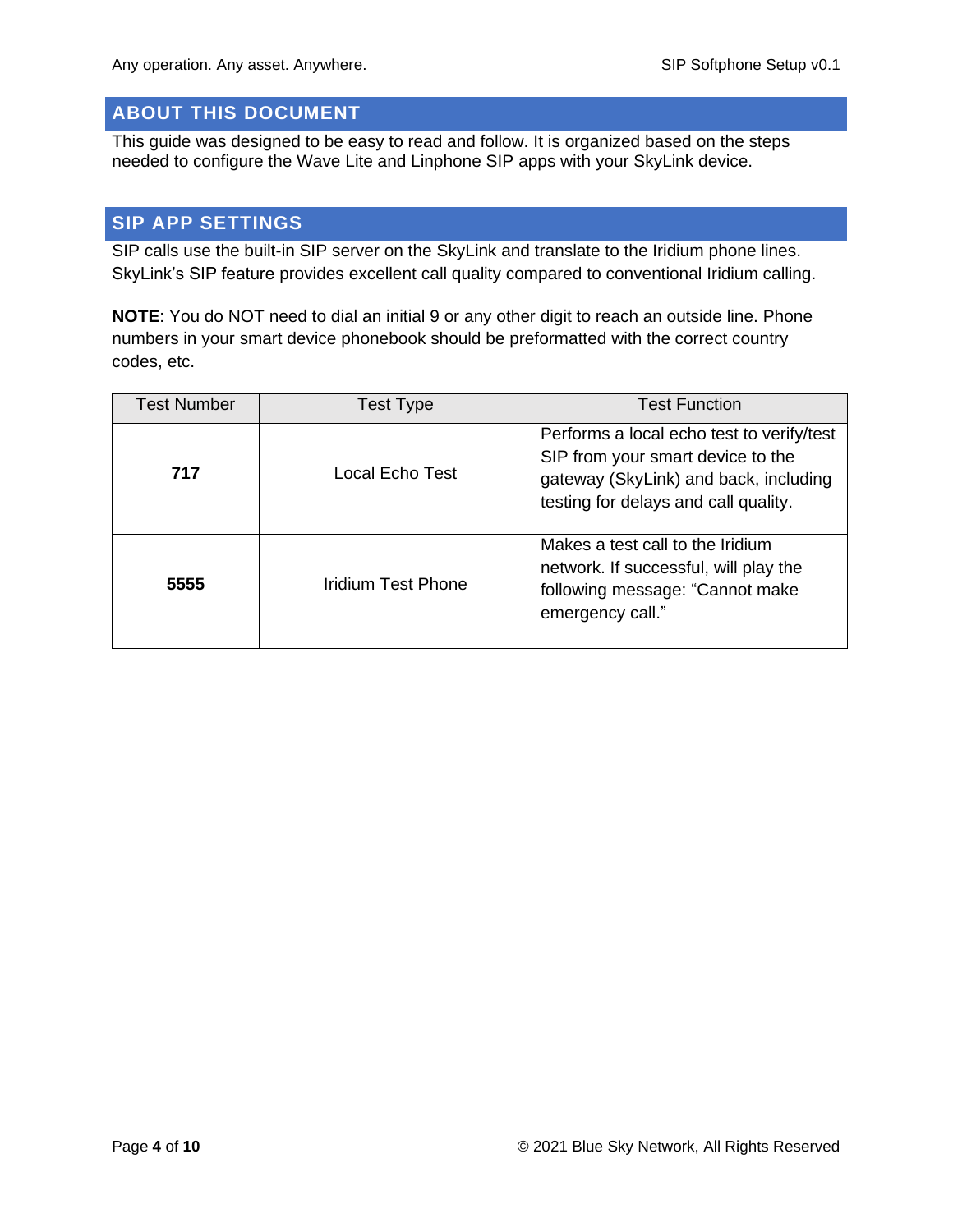### <span id="page-4-0"></span>**Wave Lite App**

Below are the steps to configure the Wave Lite SIP app with your SkyLink device.

- 1. Install the Wave Lite app.
- 2. Under your phone's Settings, click Wave Lite App and ensure that Local Network is enabled, and Cellular Data is disabled.



- 3. Navigate to Wave Lite Settings and click +Symbol/Add New Account.
- 4. Choose 'SIP Account.'



- 5. In the SIP Server field, enter the SkyLink address: 192.168.111.1 (default)
- 6. Enter 510 in the SIP User ID, Authentication ID, and Password fields, or select another SIP extension as seen on the Voice Extensions screen in the SkyLink Web Interface.

| <b>Account Name</b>          | 510           |
|------------------------------|---------------|
| <b>SIP Server</b>            | 192.168.111.1 |
| SIP User ID                  | 510           |
| <b>SIP Authentication ID</b> | 510           |
| Password                     |               |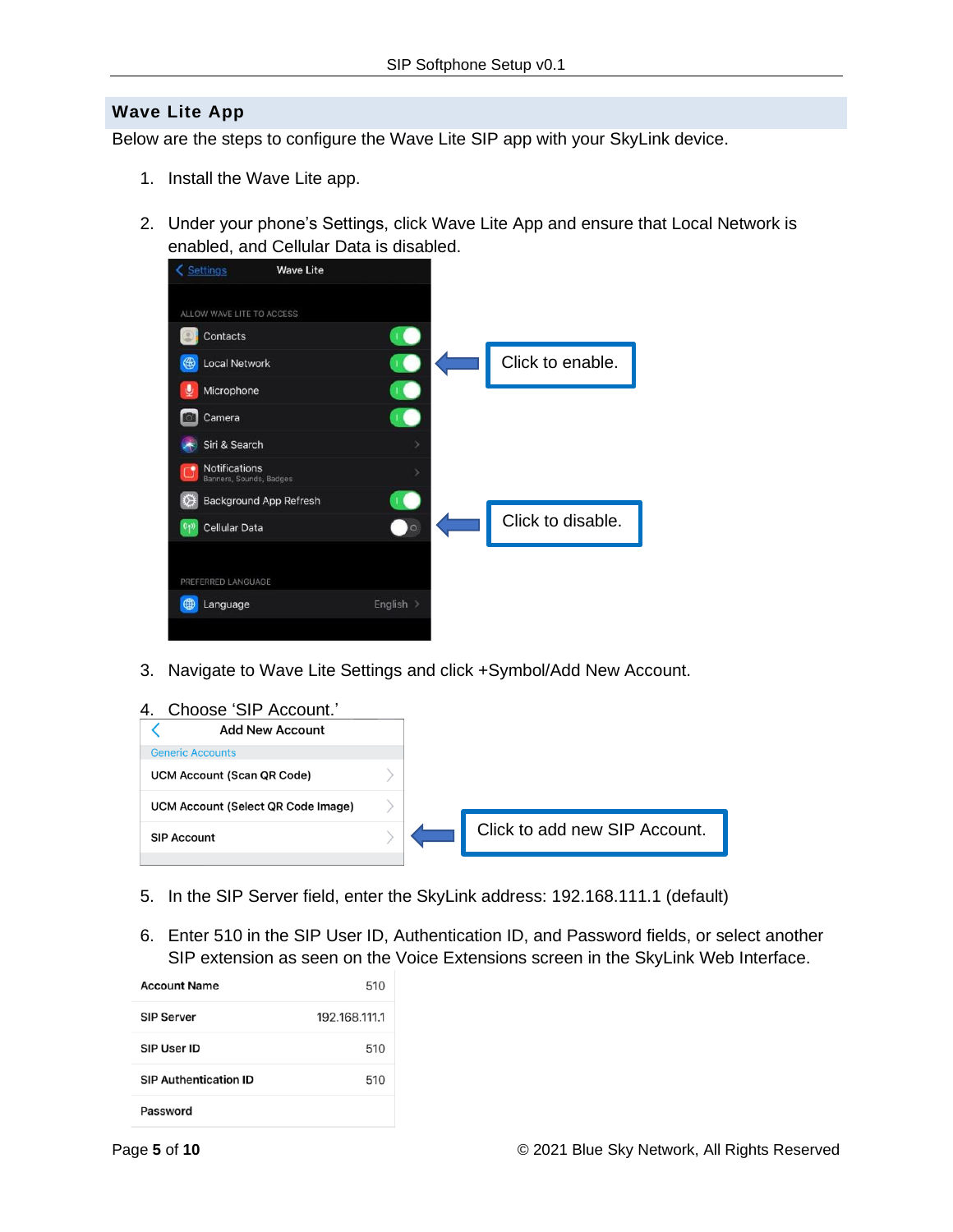7. Navigate to Advanced Settings and click WiFi Only under the Network Settings section.

| <b>Advanced Settings</b>    |                |                  |
|-----------------------------|----------------|------------------|
| <b>General Settings</b>     |                |                  |
| <b>Random Port</b>          |                |                  |
| <b>Local RTP Port</b>       |                |                  |
| <b>STUN Server Settings</b> |                |                  |
| <b>Call Settings</b>        |                |                  |
| <b>Filter Characters</b>    |                |                  |
| <b>DND</b>                  |                |                  |
| <b>DND Settings</b>         | Block 24 Hours |                  |
| <b>Network Settings</b>     |                |                  |
| WiFi Only                   |                | Click to enable. |
| <b>QoS Settings</b>         |                |                  |

8. Once the settings are saved, you should see the green dot next to the name of your SIP account in the Account Settings page.

**NOTE**: A red dot next to the account name means that the app cannot communicate with SkyLink. Ensure that you are connected to the SkyLink WiFi and have set the permission for your Wave Lite app to access the Local Network.

| <b>Account Settings</b>       |  |
|-------------------------------|--|
| $\bullet$ SkyLink SIP ext.510 |  |

9. Once connected, use the 717 Local Echo Test number to test the SIP connection to the SkyLink. You may also try the 5555 Iridium Test Phone number to verify that you are contacting the satellites.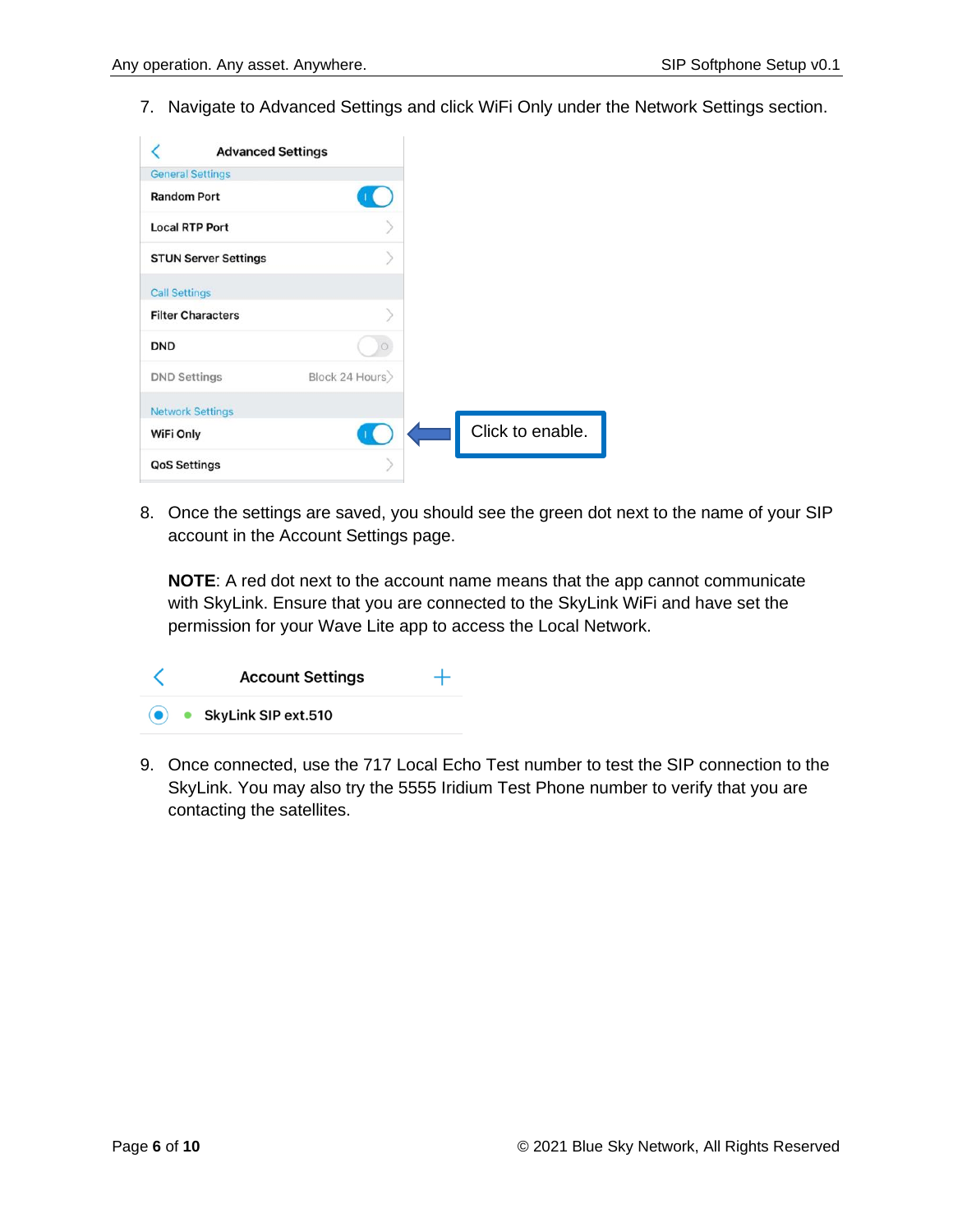### <span id="page-6-0"></span>**Linphone App**

Below are the steps to configure the Linphone SIP app with your SkyLink device.

- 1. Install Linphone.
- 2. Under your phone's Settings, click Linphone and ensure that Local Network is enabled.



3. Open the Linphone app and select 'USE SIP ACCOUNT.'

| Configuring account                                                     |                                |
|-------------------------------------------------------------------------|--------------------------------|
| <b>ASSISTANT</b>                                                        |                                |
| WELCOME                                                                 |                                |
| This assistant will help you configure and use your<br>SIP account.     |                                |
| I accept Belledonne Communications' terms of use<br>$\checkmark$<br>and |                                |
| <b>CREATE ACCOUNT</b>                                                   |                                |
| USE LINPHONE ACCOUNT                                                    |                                |
| <b>USE SIP ACCOUNT</b>                                                  | Click to begin set up process. |
| FETCH REMOTE CONFIGURATION                                              |                                |
|                                                                         |                                |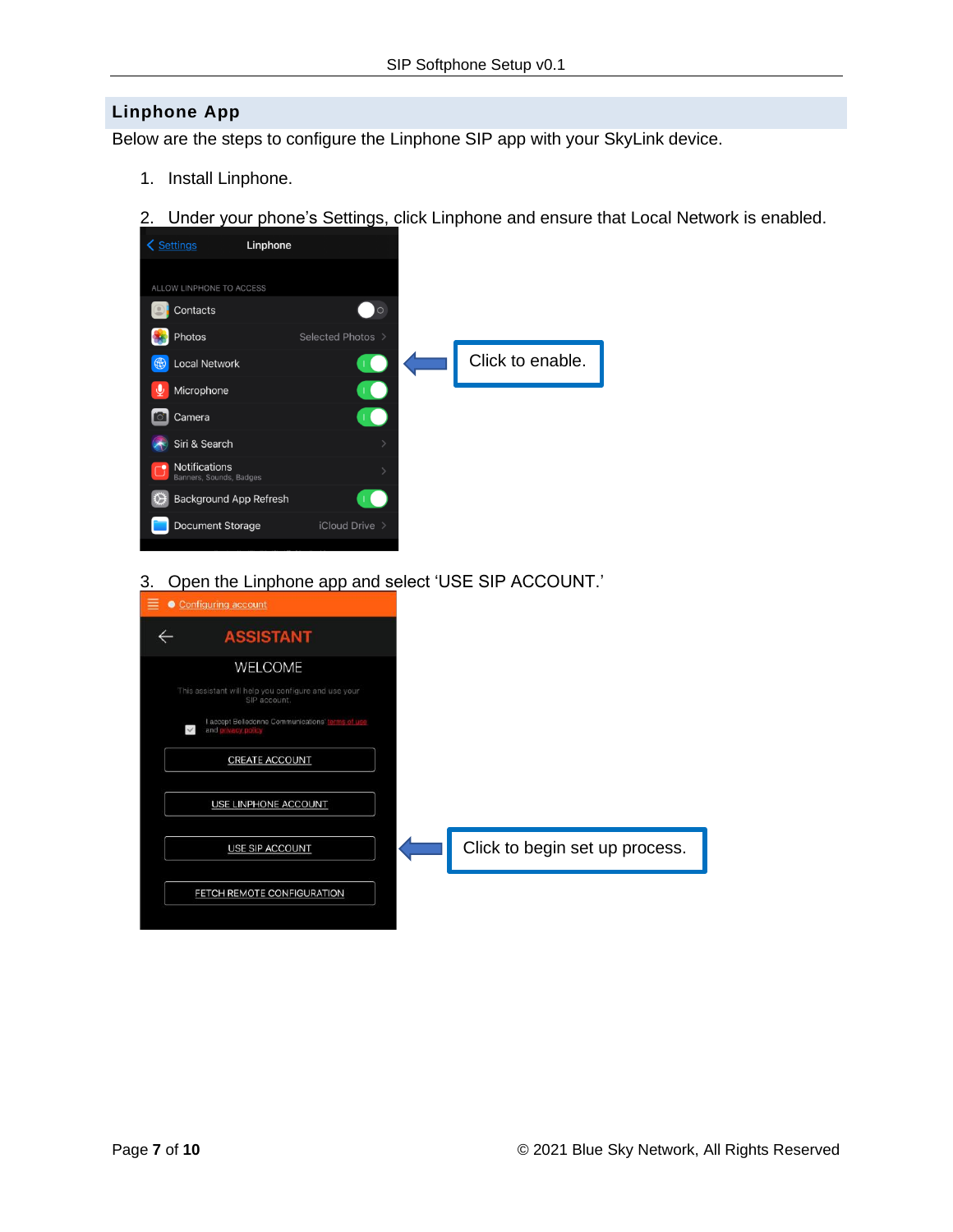- 4. Enter 510 in both the USERNAME and PASSWORD fields or select another SIP extension as seen on the Voice Extensions screen in the SkyLink Web Interface. In the DOMAIN field, enter the SkyLink address: 192.168.111.1 (default)
- 5. Click Login.

| $\equiv$ $\bullet$ Configuring account |                                                        |            |  |  |  |
|----------------------------------------|--------------------------------------------------------|------------|--|--|--|
| $\leftarrow$                           | <b>ASSISTANT</b>                                       |            |  |  |  |
|                                        | Enter your username and password with your SIP domain. |            |  |  |  |
| <b>USERNAME</b>                        |                                                        |            |  |  |  |
| 510                                    |                                                        |            |  |  |  |
| PASSWORD (OPTIONAL)                    |                                                        |            |  |  |  |
|                                        |                                                        |            |  |  |  |
| <b>DOMAIN</b>                          |                                                        |            |  |  |  |
| 192.168.111.1                          |                                                        |            |  |  |  |
|                                        | DISPLAY NAME (OPTIONAL)                                |            |  |  |  |
| SkyLink SIP ex.510                     |                                                        |            |  |  |  |
| TRANSPORT                              |                                                        |            |  |  |  |
| <b>UDP</b>                             | <b>TCP</b>                                             | <b>TLS</b> |  |  |  |
|                                        |                                                        |            |  |  |  |
|                                        | <b>LOGIN</b>                                           |            |  |  |  |

6. When the SIP configuration is successful, the "Connected" status will appear in the top left corner of the app and the green dot will appear next to the account name.



**NOTE**: If an orange/red dot appears, or the message "Connection in progress" continues to display, the app cannot communicate with the SkyLink. Ensure that you are connected to the SkyLink WiFi and have set the permission for your Linphone app to access the Local Network.

7. Once connected, use the 717 Local Echo Test number to test the SIP connection to the SkyLink. You may also try the 5555 Iridium Test Phone number to verify that you are contacting the satellites.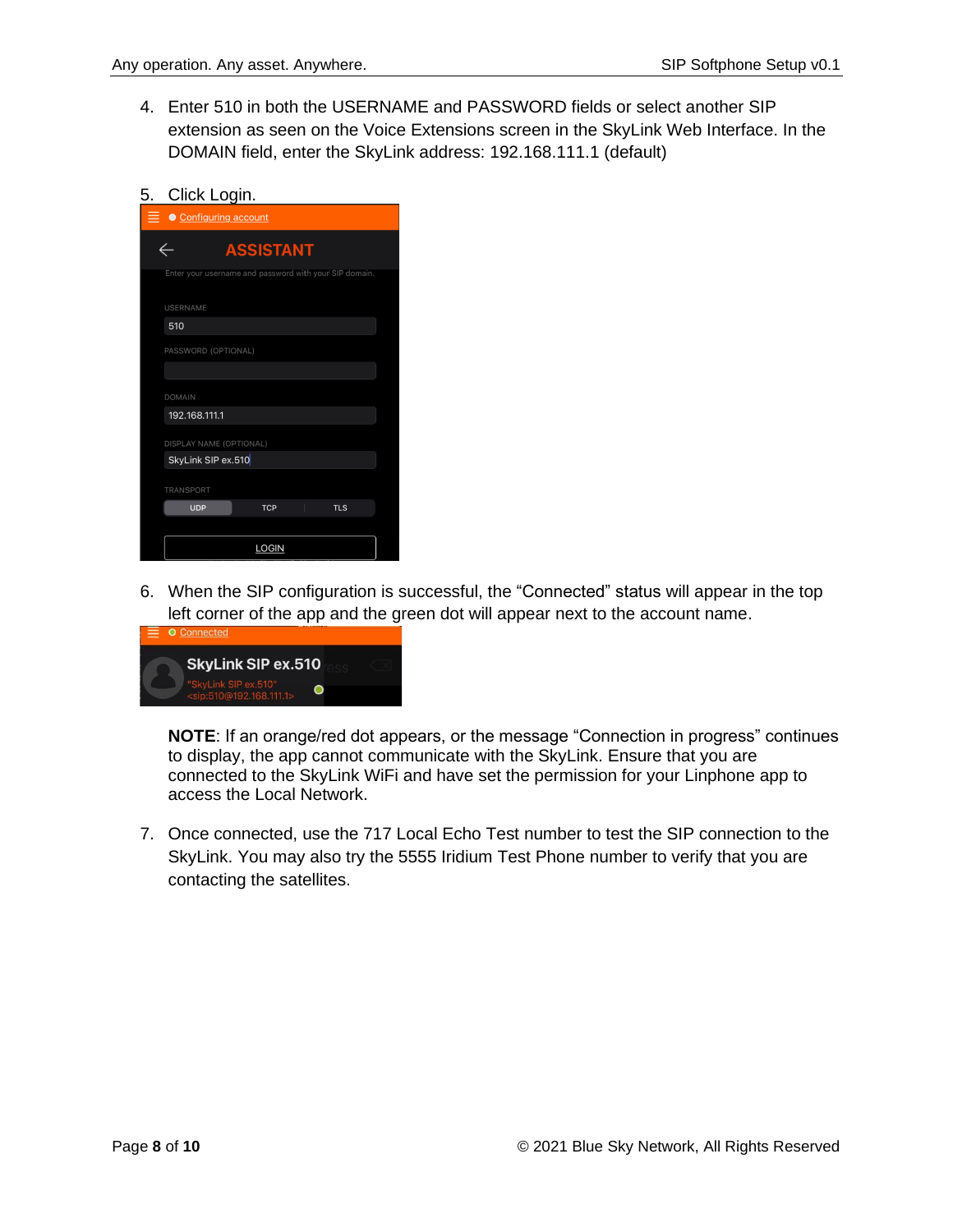### <span id="page-8-0"></span>AUDIO QUALITY

To optimize the audio for best performance:

- 1. Navigate to Linphone Settings, then click Audio.
- 2. Select ONLY the G.722 and G.729 codecs.